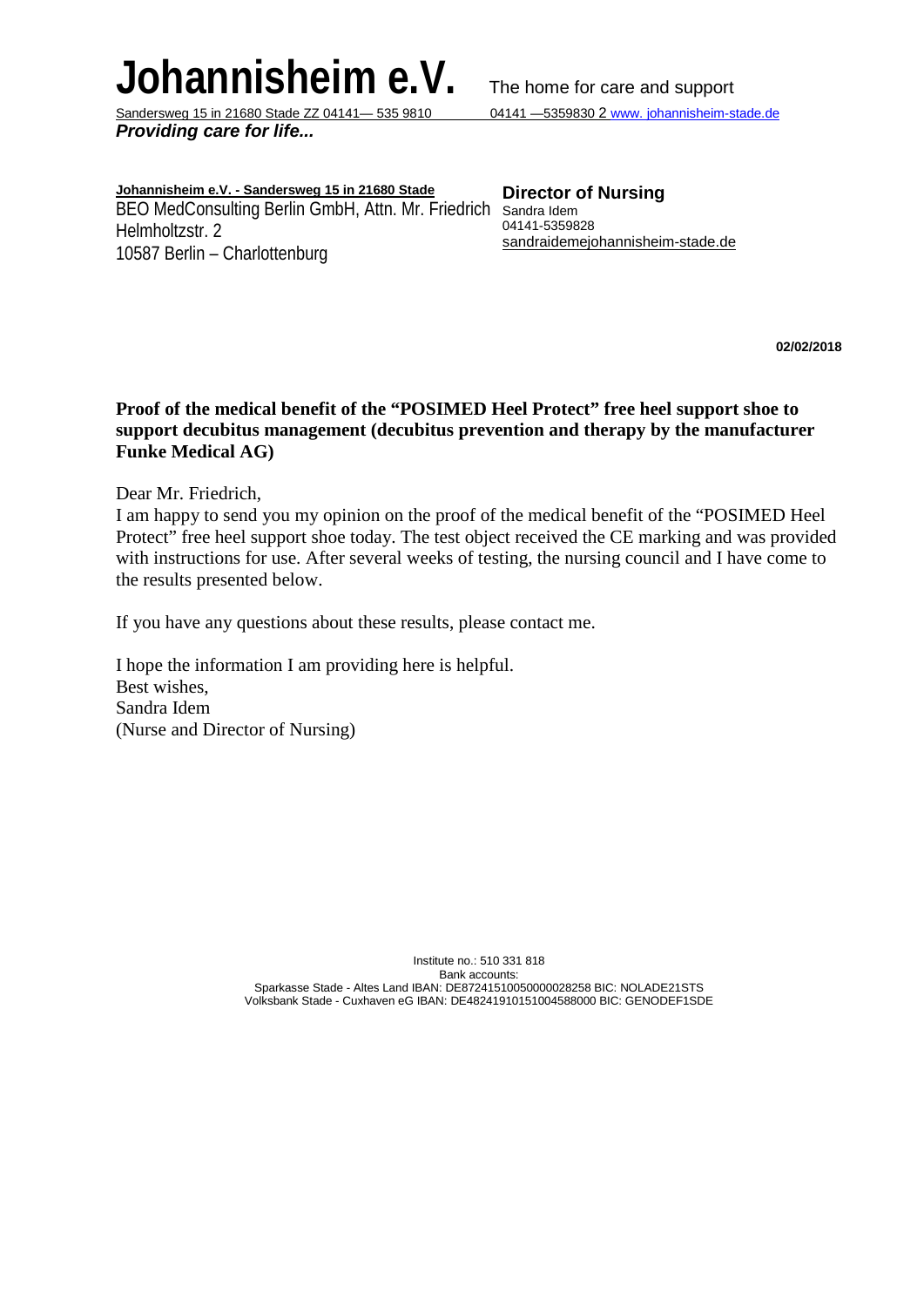1. The "POSIMED Heel Protect" free heel support shoe with the article number PO-HEELPR was reviewed at our location. The product was equipped with a removable PU cover. According to the product documents from the manufacturer, the product is used to support decubitus prevention and decubitus therapy.

## **2. Information about the testing facility/institution**

The "POSIMED Heel Protect" free heel support shoe has been tested in Johannisheim in Stade. Our location is a residential and inpatient nursing facility in which patients in need of care and people with disabilities are provided individual care and nursed in different living areas. The personal wishes and needs of our residents are the central focus of the nursing care provided.

Sandra Idem is the assessor. She is a registered nurse and the director of nursing at the home and has many years of experience in patient care.

## **3. Indications concerning dates of use**

From 19th December 2017 to 9th January 2018 the "POSIMED Heel Protect" free heel support shoe was tested in our location by five male and female residents over a period of three weeks per resident.

## **4. Description of the subjects and course of use**

The subjects were between 72 and 92 years of age, with different underlying diseases. These were the typical age-related neurological, medical or neurodegenerative diseases. The risk of decubitus was ascertained in accordance with the national expert standard for decubitus prevention on the basis of nursing expertise.

| <b>Resident</b>    | 01                                                                                 | 02                                                                                                | 03                                                                                    |
|--------------------|------------------------------------------------------------------------------------|---------------------------------------------------------------------------------------------------|---------------------------------------------------------------------------------------|
| Town/city          | <b>Stade</b>                                                                       | <b>Stade</b>                                                                                      | <b>Stade</b>                                                                          |
| <b>Test period</b> |                                                                                    |                                                                                                   | 19/12/2017 to 09/01/2018                                                              |
| <b>Sex</b>         | female                                                                             | female                                                                                            | male                                                                                  |
| Age                | 81                                                                                 | 83                                                                                                | 92                                                                                    |
| Height in cm       | 144                                                                                | 178                                                                                               | 178                                                                                   |
| Weight in kg       | 70                                                                                 | 69                                                                                                | 70                                                                                    |
| <b>Diagnoses</b>   | Degree of care V<br>Senile dementia<br>st.p. apoplexy<br>Contractures of the knees | Degree of care III<br>Cancer of the right<br>breast<br>Tends to experience<br>rashes on the heels | Degree of care III<br>st.p. apoplexy with right<br>hemiparesis<br>Parkinson's disease |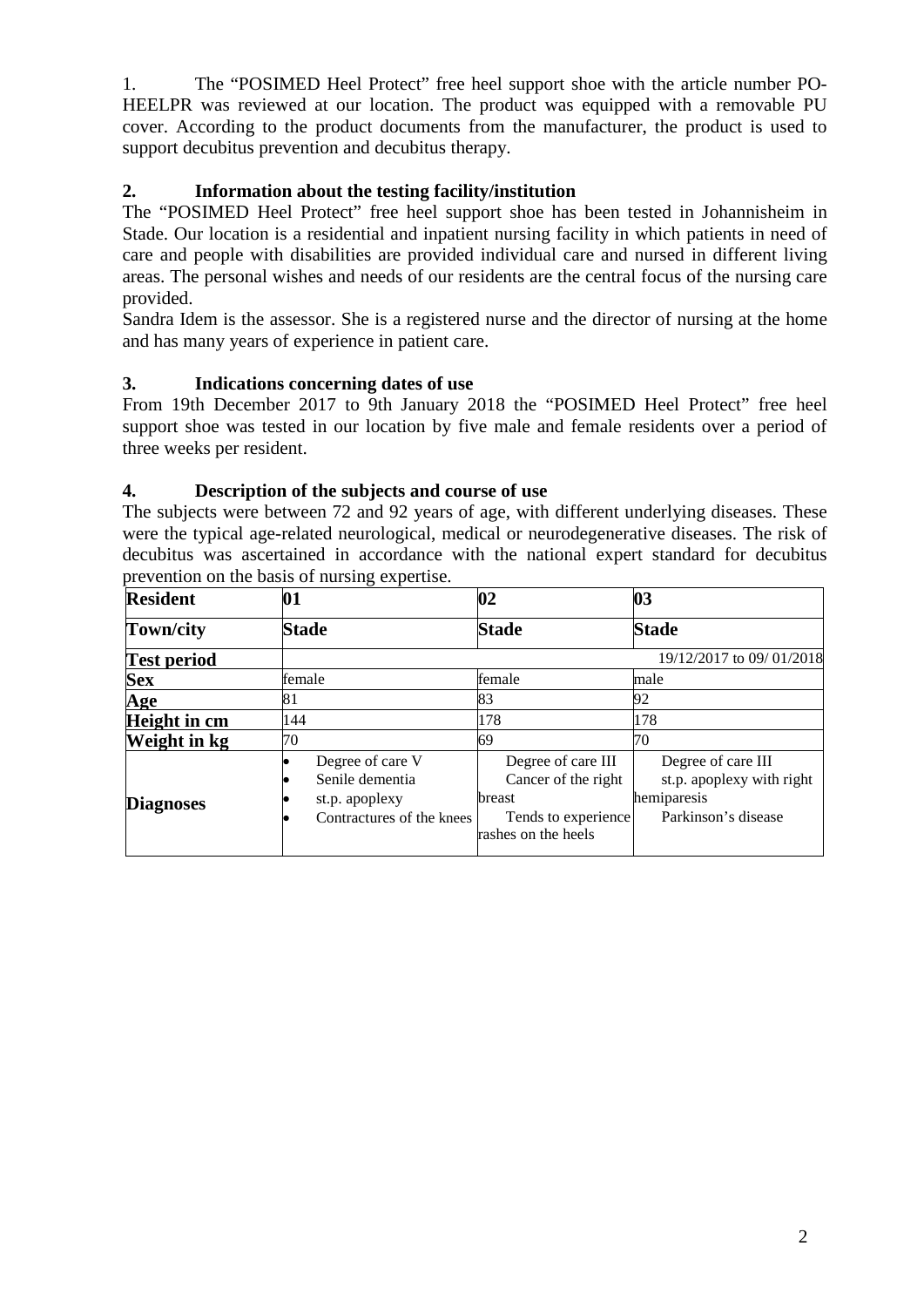|                                          | Functional bowel disorder<br>Encephalomyelitis                                                                                                       |                                                                                | Diabetes mellitus                                                                                                                                                            |
|------------------------------------------|------------------------------------------------------------------------------------------------------------------------------------------------------|--------------------------------------------------------------------------------|------------------------------------------------------------------------------------------------------------------------------------------------------------------------------|
| Risk of decubitus<br>according to Braden | Very high risk                                                                                                                                       | Medium risk                                                                    | General risk                                                                                                                                                                 |
| Specific<br>risk factors                 | Advanced in years<br>Bedridden<br>There are moderately<br>pronounced limitations of<br>movement<br>The ability to perceive.<br>sensations is limited | Advanced in years<br>Danger of<br>malnutrition<br>Presence of pain<br>symptoms | Advanced in years<br>Diabetes mellitus<br>Signs of paralysis<br>Moderately pronounces<br>limitations of movement are<br>present<br>Limited ability to perceive<br>sensations |
| Existence of a<br>pressure ulcer         | Yes                                                                                                                                                  | Yes                                                                            | Yes                                                                                                                                                                          |
| Category per EPUAP                       | <b>Buttocks III Heel IV</b>                                                                                                                          | Buttocks II Heel I                                                             | Heel II                                                                                                                                                                      |
| Healing progress                         | positive                                                                                                                                             | positive                                                                       | positive                                                                                                                                                                     |
| Other<br>Comments                        | Resident is positioned every 2<br>hours                                                                                                              | none                                                                           | none                                                                                                                                                                         |

| Resident                                 | 04                                                                                                             | 05                                                                                                                                                                                 |  |
|------------------------------------------|----------------------------------------------------------------------------------------------------------------|------------------------------------------------------------------------------------------------------------------------------------------------------------------------------------|--|
| Town/city                                | Stade                                                                                                          | Stade                                                                                                                                                                              |  |
| Test period                              |                                                                                                                | 19/12/2017 to 09/01/2018                                                                                                                                                           |  |
| <b>Sex</b>                               | male                                                                                                           | female                                                                                                                                                                             |  |
| Age                                      | 72                                                                                                             | 79                                                                                                                                                                                 |  |
| Height in cm                             | 181                                                                                                            | 168                                                                                                                                                                                |  |
| Weight in kg                             | 72                                                                                                             | 72                                                                                                                                                                                 |  |
| Diagnoses                                | Degree of care III<br>Diabetes mellitus<br>Prostate cancer<br>st.p. alcohol abuse<br>Korsakoff syndrome        | Degree of care IV<br>st.p. apoplexy<br>Right hemiparesis                                                                                                                           |  |
| Risk of decubitus<br>according to Braden | General risk                                                                                                   | High risk                                                                                                                                                                          |  |
| Specific<br>risk factors                 | Bedridden<br>Malnutrition<br>Diabetes mellitus<br>Presence of moderately pronounced<br>limitations in movement | There are very severely pronounced<br>limitations in movement<br>Contractures and spasticity are present<br>There are signs of paralysis<br>Limited ability to perceive sensations |  |
| Existence of a pressure<br>ulcer         | Yes                                                                                                            | Yes                                                                                                                                                                                |  |
| Category per EPUAP                       | Heel I                                                                                                         | Heels II                                                                                                                                                                           |  |
| Healing progress                         | healed                                                                                                         | positive                                                                                                                                                                           |  |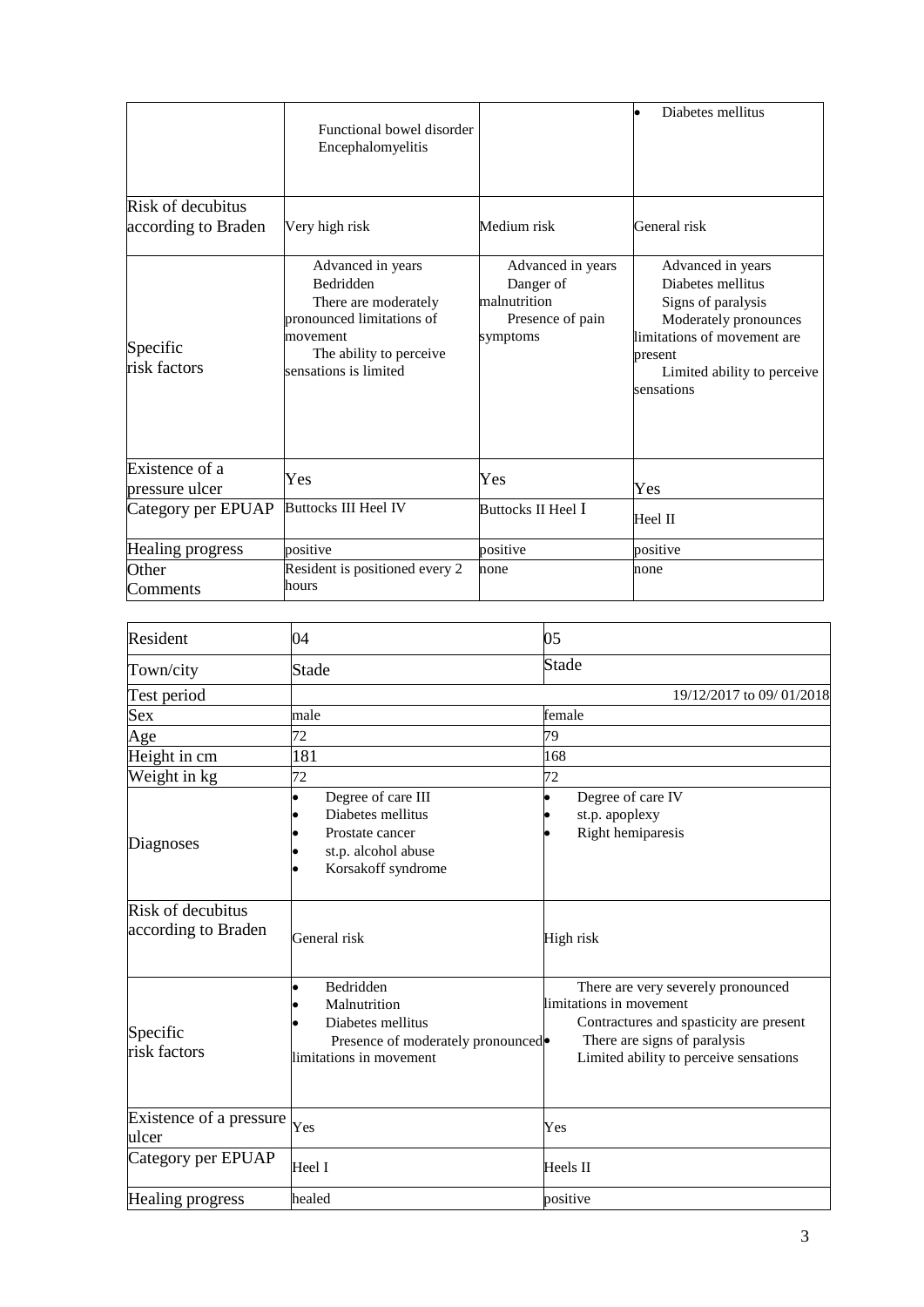## **5. Information on test equipment**

The "POSIMED Heel Protect" free heel support shoe has been tested in our facility in Stade.

#### *Our home*

Our nursing team in Johannisheim provides care and support to people with psychological and physical afflictions in all stages of care. Johannisheim can accommodate 86 residents. 90 single rooms and 17 double rooms of a wide range of different sizes are available. Our services range extend to short and long-term care and integrated support for patients with dementia. Johannisheim also provides care for residents with stroke, Parkinson's, apallic syndrome, Alzheimer's disease and MS, etc.

## *Our philosophy*

As a social welfare institution, Johannisheim focuses on a Christian concept of humanity. This is reflected in the basic attitude toward social welfare and the social welfare actions in the all areas of life and work at the facility.

#### *We view our profession as a calling*

Everyone has an unlimited right to a dignified life – including in advanced age. This conviction guides us in our service to people in care and support. As a result of expert assistance and personal dedication – by helping and listening – we want to contribute to humaneness in our society.

#### *Johannisheim considers itself a "humane company".*

- Our work is characterised by appreciation for people who are in need of care.
- We want to combine our professional expertise with personal dedication.
- We view our work together as an important chapter for our residents.
- The satisfaction of the people who have been entrusted to us, whom we work to support, is an important standard for us.
- Good personal relationships are an invaluable basis for our social welfare actions.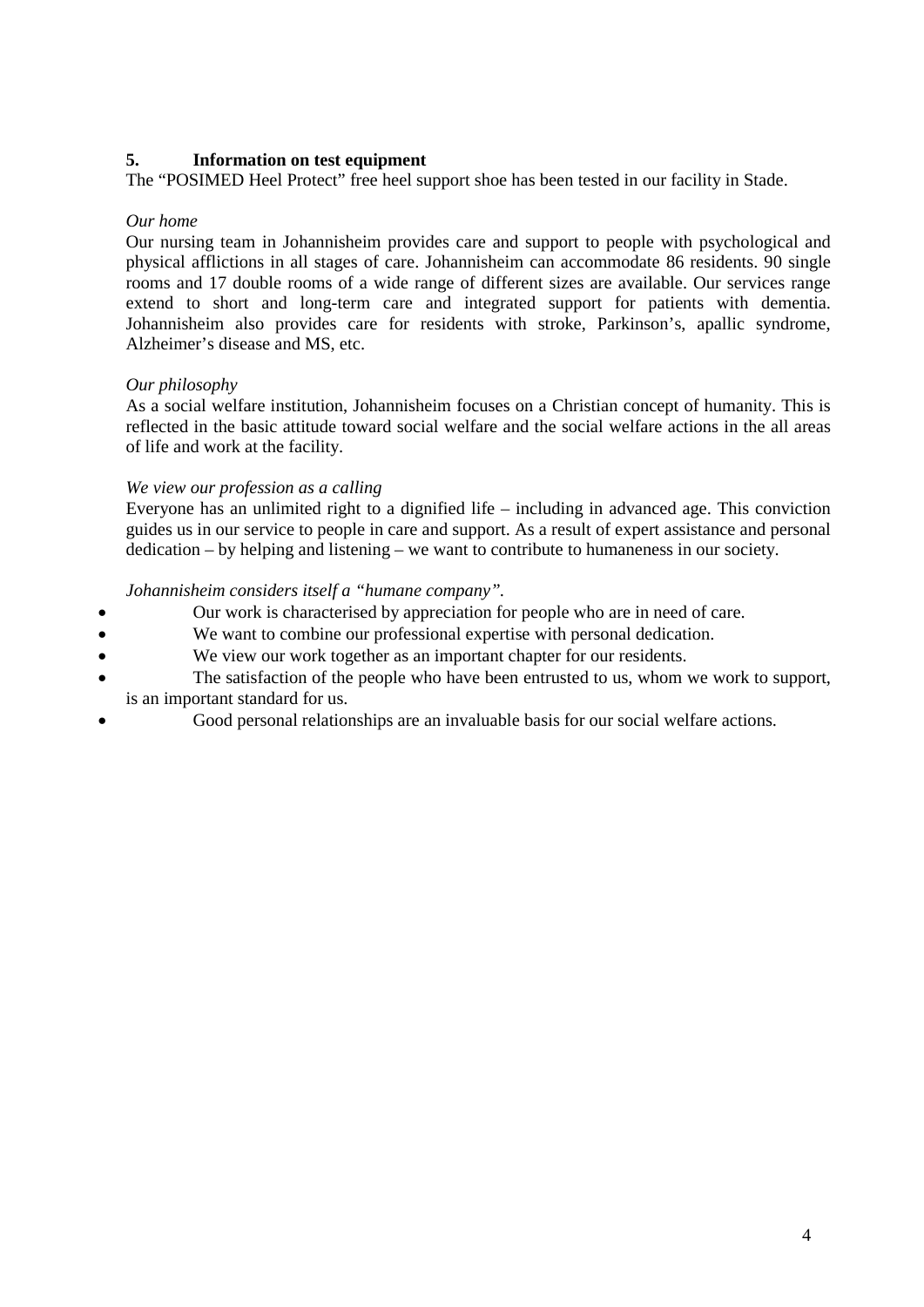## *Feedback helps promote our development*

The freely elected seniors' advisory board is also our internal governing body and monitors all services and activities in the home, such as nursing, meals, care, accommodation, care agreements, construction actions, investments, projects, etc., but also dealing with the residents entrusted to us in a socially responsible way. Our seniors' advisory board, as well as members, guests and visitors, improve the quality of our work with positive and negative critical feedback, and enrich our development.

The types of nursing care just described therefore make it clear that the results of the test can be transferred to the domestic setting both for people in danger of developing decubitus and those already affected by it.

## **6. Opinion on the effectiveness of the test object**

The test object was used in our facilities to support wound management and to prevent the development of additional pressure ulcers in five residents.

The risk of decubitus was recorded in our facilities on the basis of professional nursing expertise and patient observation according to the national expert standard (DNQP). The five residents participating in the test showed a decubitus risk over the entire period of the test in different degrees of severity. Two residents exhibited a general decubitus risk, one a moderate risk, the fourth resident a high risk and the fifth a very high decubitus risk. At the end of the testing period of three weeks for each resident, none of them had developed new pressure sores.

All five subjects had pressure sores in the heal area, representing categories I, II and IV. All of the pressure sores showed a good healing tendency. One of the pressure sores healed.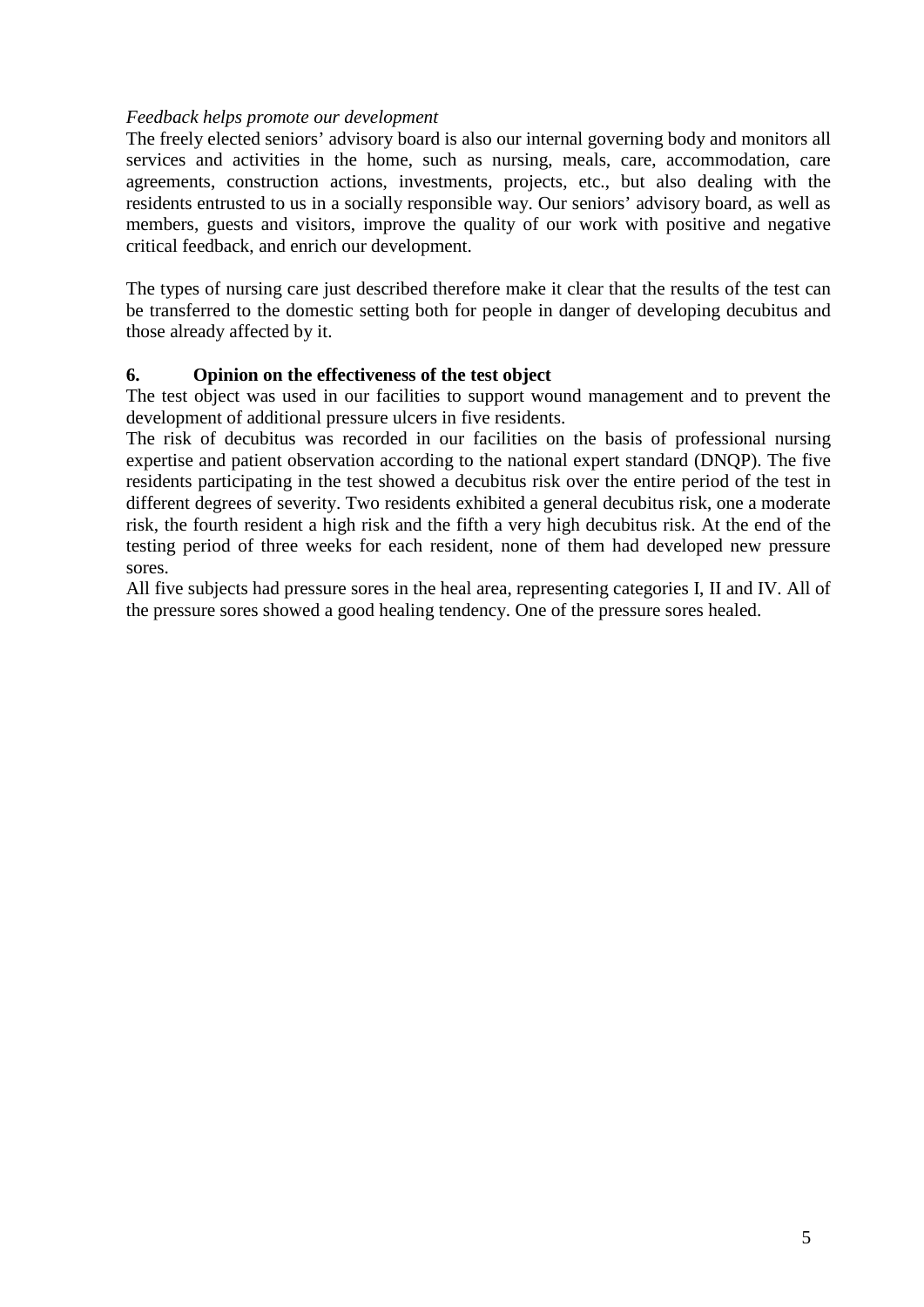The table below describes the wound development:

| <b>Subject</b> | <b>Decubitus</b><br><b>location</b> | <b>Initial wound situation</b>                                                                                                | Wound situation after the three-<br>week testing period                                                                                                  |
|----------------|-------------------------------------|-------------------------------------------------------------------------------------------------------------------------------|----------------------------------------------------------------------------------------------------------------------------------------------------------|
|                | Heel                                | Category IV EPUAP, fibrinous,<br>wound infection, wound size<br>x 7.0 x 4.6                                                   | Category IV EPUAP, fibrinous,<br>wound infection, wound size<br>(depth x length x width in cm) $0.5$ (depth x length x width in cm) $0.5$<br>x 6.8 x 4.4 |
|                | Heel                                | Category I EPUAP, local<br>swelling and rashes, wound size<br>(length x width in cm) $1.5 \times 1$                           | Category I EPUAP, local swelling<br>and rashes, wound size (length x<br>width in cm $)$ 1.3 x 1                                                          |
| З              | Heel                                | Category II EPUAP, granulating,<br>no rashes, wound size (depth x<br>length x width in cm) $0.3 \times 0.5 \times$<br>0.7     | Category II EPUAP, granulating,<br>no rashes, wound size (depth x<br>length x width in cm) $0.2 \times 0.5 \times$<br>0.3                                |
| 4              | Heel                                | Category I EPUAP, no signs of<br>inflammation, wound size (length<br>x width in cm $)$ 0.3 x 0.5                              | healed                                                                                                                                                   |
| 5              | Heel                                | Category II EPUAP, fibrinous,<br>local signs of inflammation,<br>wound size (depth x length x<br>width in cm) 0.5 x 1.2 x 1.5 | Category II EPUAP, fibrinous, no<br>signs of inflammation, wound size<br>$\alpha$ (depth x length x width in cm) 0.3<br>x 1.0 x 1.2                      |

The description in the table of the individual wound progressions shows that there was improvement in every individual wound. New decubitus ulcers did not appear during the testing phase

The important components of wound management in our home include not only local wound treatment, but also nutrition, skin care, promoting exercise, distribution of pressure by means of individual positioning and the use of anti-decubitus products. Consequently, the use of a free heel support shoe represents an important part of our overall therapeutic concept.

In the end, the nursing team was very satisfied with the results of the test of the test object, not only because all the pressure sores showed a positive healing tendency, but also because the handling of the product is easy and self-explanatory.

## **7. Weighing the benefits against the risks**

In our facility we did no observe any dangers arising from the product, either for users or for the handlers.

The manufacturer's instructions for use are brief, clearly laid out, easy to understand and contain the most important information about the product characteristics and the materials used, as well as instructions for cleaning, maintenance and care.

## **8. Review of desirable and undesirable consequences**

Adverse effects did not result when using this product.

## **9. Product description**

According to the manufacturer's specifications, the "POSIMED Heel Protect" free heel support shoe can be used to prevent and treat decubitus. It provides free heel support and can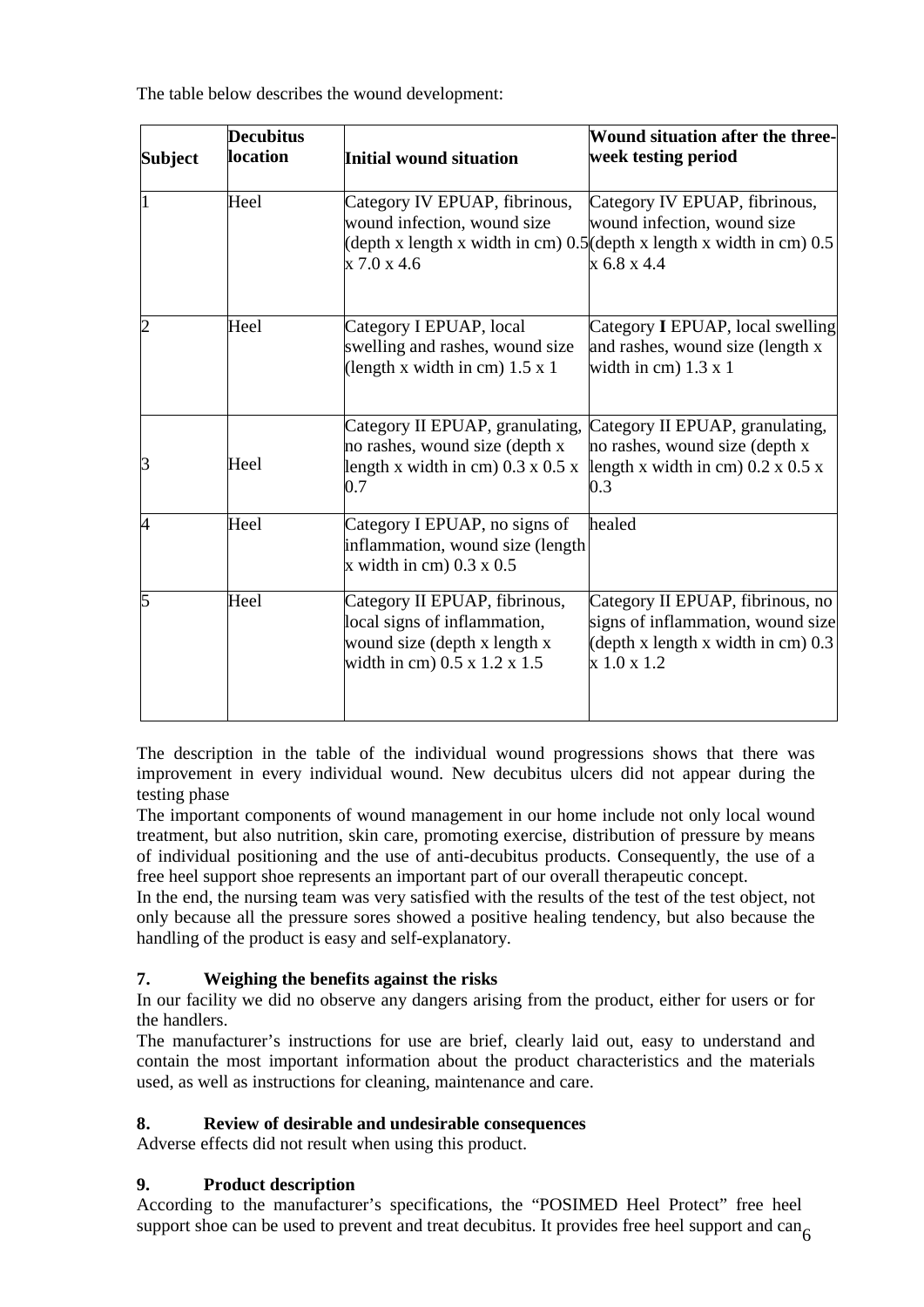only be worn by patients/residents when they are in a supine position.

The free heel support shoe consists of a foam core with GELTOUCH free support wedge. It is enclosed on the outside with a PU cover. The inside consists of a spacer fabric, which provides better climate control for the skin.

The shoe is closed with a variable Velcro fastener.

*Technical data* Removable/changeable PU cover Volume weight of the shoe:  $33 \text{ kg/m}^3$ Compression hardness of the shoe 6.0 kPa Volume weight of the free support wedge:  $35 \text{ kg/m}^3$  Compression hardness of the free support wedge 1.5 kPa Shoe size:  $34 - 47$ Weight: Carbomer.................................................................................... ............................................................ .0.3 kg Dimensions (H x W x D):  $25 \times 23 \times 35$  cm

Test for toxicological safety/biocompatibility: DIN EN ISO 10993-5, DIN EN ISO 10993-1

## *9.1 Changing the covers*

The design of the cover allows users to change it.

#### *9.2 Customization of the product*

The heal shoe can be adjusted to the individual proportions of the leg to be cared for using the Velcro fastener.

#### *9.3 Micro-climatic features*

No increased occurrence of moisture was observed in the area of our residents' feet.

## *9.4 Cleaning and disinfection*

The cover and inner shoe can be cleaned with common household products at up to 95°C. The product can be autoclaved when it is used in institutions. The cover can also be disinfected. The product is not approved for re-use.

## *9.5* Evaluation of pressure relief

Use of the "POSIMED Heel Protect" free heel support shoe resulted in excellent pressure relief on our patients' heels. The design of the product allows for free support of the heels. The support pressure is distributed over a large area in the lower leg region.

## *9.6* Evaluation of the reduction of shearing force

The "POSIMED Heel Protect" free heel support shoe is held in place of the user's feed by a Velcro fastener. The product does not shift during use. Thanks to the smooth cover, the product can be slide easily over the bed sheets while the foot rests stably in the free heel support shoe. As a result, the shearing forces that can act on the heels are not just minimised, but are practically eliminated.

## *9.7* Support option for patients

According to the manufacturer's instructions, the "POSIMED Heel Protect" free heel support shoe can only be used in a supine position. This is why our residents were not offered a  $30^{\circ}$ lateral position or a 130° lateral position while they were using the free heel support shoe. Other alternative position support types for pressure distribution, such as micro, LIN or nest supports, as well as an inclined plane, were avoided.

## **10. Overall assessment**

The "POSIMED Heel Protect" free heel support shoe was used successfully in our facility. Our residents were very satisfied with the product.

The nursing staff also had a very positive opinion of the product after the three-week testing  $\mathbf{S}$